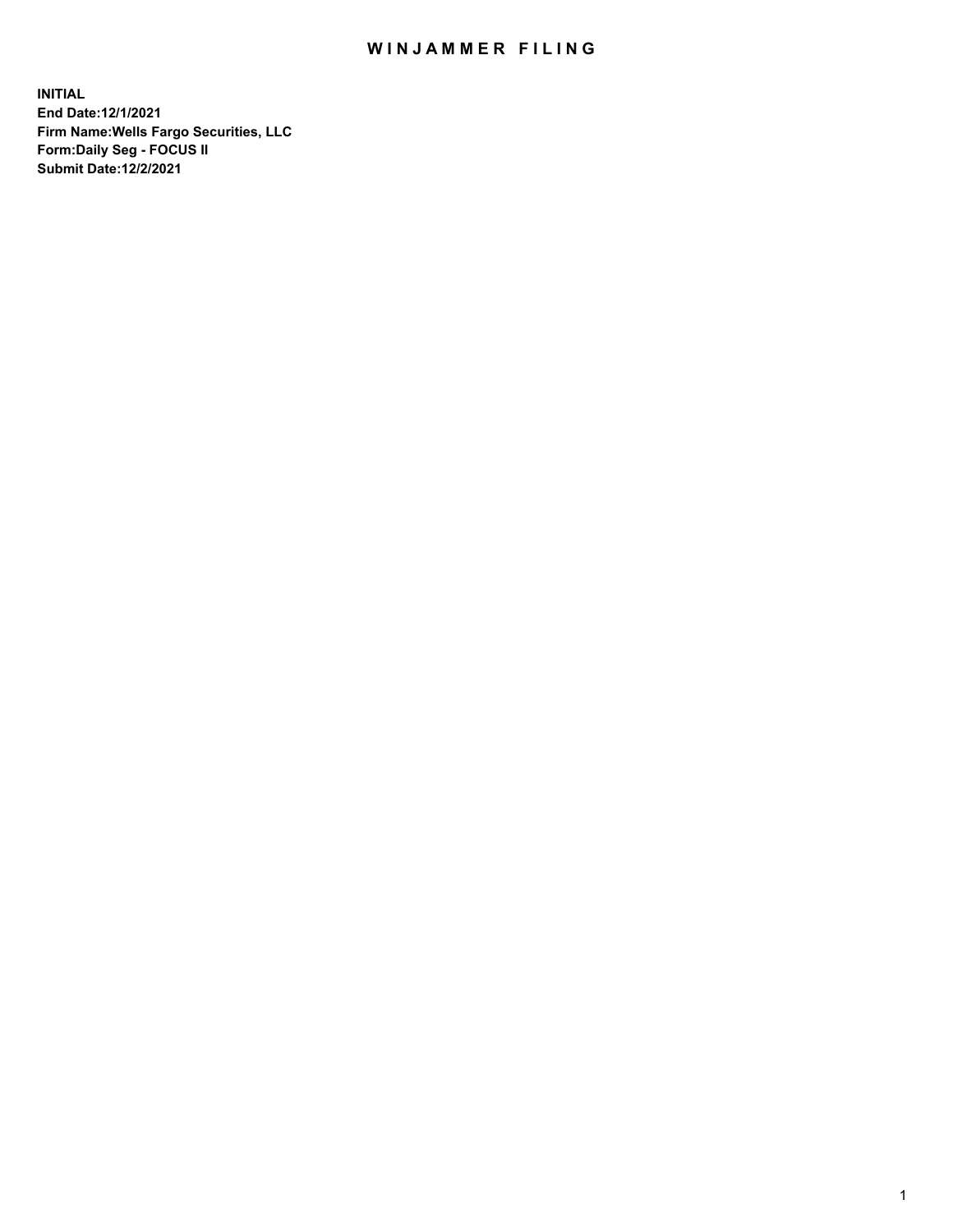**INITIAL End Date:12/1/2021 Firm Name:Wells Fargo Securities, LLC Form:Daily Seg - FOCUS II Submit Date:12/2/2021 Daily Segregation - Cover Page**

| Name of Company                                                                                                                                                                                                                                                                                                                | <b>Wells Fargo Securities LLC</b>                           |
|--------------------------------------------------------------------------------------------------------------------------------------------------------------------------------------------------------------------------------------------------------------------------------------------------------------------------------|-------------------------------------------------------------|
| <b>Contact Name</b>                                                                                                                                                                                                                                                                                                            | <b>James Gnall</b>                                          |
| <b>Contact Phone Number</b>                                                                                                                                                                                                                                                                                                    | 917-699-6822                                                |
| <b>Contact Email Address</b>                                                                                                                                                                                                                                                                                                   | james.w.gnall@wellsfargo.com                                |
| FCM's Customer Segregated Funds Residual Interest Target (choose one):<br>a. Minimum dollar amount: ; or<br>b. Minimum percentage of customer segregated funds required:% ; or<br>c. Dollar amount range between: and; or<br>d. Percentage range of customer segregated funds required between:% and%.                         | 125,000,000<br><u>0</u><br>0 <sub>0</sub><br>0 <sub>0</sub> |
| FCM's Customer Secured Amount Funds Residual Interest Target (choose one):<br>a. Minimum dollar amount: ; or<br>b. Minimum percentage of customer secured funds required:%; or<br>c. Dollar amount range between: and; or<br>d. Percentage range of customer secured funds required between:% and%.                            | 35,000,000<br><u>0</u><br>00<br>0 <sub>0</sub>              |
| FCM's Cleared Swaps Customer Collateral Residual Interest Target (choose one):<br>a. Minimum dollar amount: ; or<br>b. Minimum percentage of cleared swaps customer collateral required:% ; or<br>c. Dollar amount range between: and; or<br>d. Percentage range of cleared swaps customer collateral required between:% and%. | 360,000,000<br><u>0</u><br>0 <sub>0</sub><br>0 <sub>0</sub> |

Attach supporting documents CH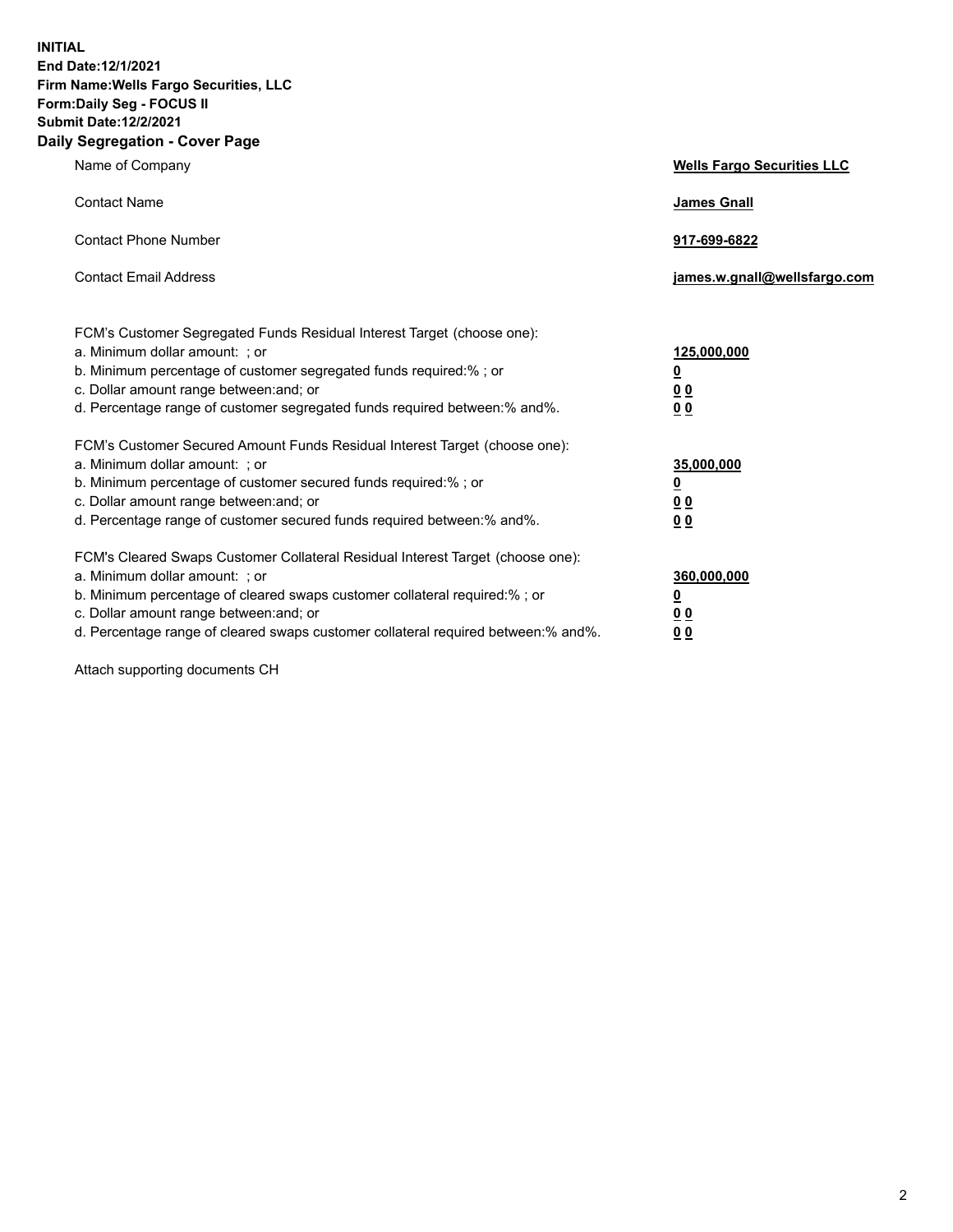**INITIAL End Date:12/1/2021 Firm Name:Wells Fargo Securities, LLC Form:Daily Seg - FOCUS II Submit Date:12/2/2021**

## **Daily Segregation - Secured Amounts**

|     | Foreign Futures and Foreign Options Secured Amounts                                         |                                                      |
|-----|---------------------------------------------------------------------------------------------|------------------------------------------------------|
|     | Amount required to be set aside pursuant to law, rule or regulation of a foreign            | $0$ [7305]                                           |
|     | government or a rule of a self-regulatory organization authorized thereunder                |                                                      |
| 1.  | Net ledger balance - Foreign Futures and Foreign Option Trading - All Customers             |                                                      |
|     | A. Cash                                                                                     | 100,233,725 [7315]                                   |
|     | B. Securities (at market)                                                                   | 185, 161, 239 [7317]                                 |
| 2.  | Net unrealized profit (loss) in open futures contracts traded on a foreign board of trade   | 224,814,076 [7325]                                   |
| 3.  | Exchange traded options                                                                     |                                                      |
|     | a. Market value of open option contracts purchased on a foreign board of trade              | 24 [7335]                                            |
|     | b. Market value of open contracts granted (sold) on a foreign board of trade                | $0$ [7337]                                           |
| 4.  | Net equity (deficit) (add lines 1. 2. and 3.)                                               | 510,209,064 [7345]                                   |
| 5.  | Account liquidating to a deficit and account with a debit balances - gross amount           | 12,189,593 [7351]                                    |
|     | Less: amount offset by customer owned securities                                            | <mark>-12,103,154</mark> [7352] <b>86,439</b> [7354] |
| 6.  | Amount required to be set aside as the secured amount - Net Liquidating Equity              | 510,295,503 [7355]                                   |
|     | Method (add lines 4 and 5)                                                                  |                                                      |
| 7.  | Greater of amount required to be set aside pursuant to foreign jurisdiction (above) or line | 510,295,503 [7360]                                   |
|     | 6.                                                                                          |                                                      |
|     | FUNDS DEPOSITED IN SEPARATE REGULATION 30.7 ACCOUNTS                                        |                                                      |
| 1.  | Cash in banks                                                                               |                                                      |
|     | A. Banks located in the United States                                                       | 107,083,014 [7500]                                   |
|     | B. Other banks qualified under Regulation 30.7                                              | 140,055,771 [7520] 247,138,785                       |
|     |                                                                                             | [7530]                                               |
| 2.  | <b>Securities</b>                                                                           |                                                      |
|     | A. In safekeeping with banks located in the United States                                   | 118,385,868 [7540]                                   |
|     | B. In safekeeping with other banks qualified under Regulation 30.7                          | 0 [7560] 118,385,868 [7570]                          |
| 3.  | Equities with registered futures commission merchants                                       |                                                      |
|     | A. Cash                                                                                     | -26,228,671 [7580]                                   |
|     | <b>B.</b> Securities                                                                        | 86,784,389 [7590]                                    |
|     | C. Unrealized gain (loss) on open futures contracts                                         | 43,783,478 [7600]                                    |
|     | D. Value of long option contracts                                                           | 24 [7610]                                            |
|     | E. Value of short option contracts                                                          | 0 [7615] 104,339,220 [7620]                          |
| 4.  | Amounts held by clearing organizations of foreign boards of trade                           |                                                      |
|     | A. Cash                                                                                     | $0$ [7640]                                           |
|     | <b>B.</b> Securities                                                                        | $0$ [7650]                                           |
|     | C. Amount due to (from) clearing organization - daily variation                             | $0$ [7660]                                           |
|     | D. Value of long option contracts                                                           | $0$ [7670]                                           |
|     | E. Value of short option contracts                                                          | 0 [7675] 0 [7680]                                    |
| 5.  | Amounts held by members of foreign boards of trade                                          |                                                      |
|     | A. Cash                                                                                     | -108,141,117 [7700]                                  |
|     | <b>B.</b> Securities                                                                        | 215,086,150 [7710]                                   |
|     | C. Unrealized gain (loss) on open futures contracts                                         | 112,314,163 [7720]                                   |
|     | D. Value of long option contracts                                                           | $0$ [7730]                                           |
|     | E. Value of short option contracts                                                          | 0 [7735] 219,259,196 [7740]                          |
| 6.  | Amounts with other depositories designated by a foreign board of trade                      | $0$ [7760]                                           |
| 7.  | Segregated funds on hand                                                                    | $0$ [7765]                                           |
| 8.  | Total funds in separate section 30.7 accounts                                               | 689,123,069 [7770]                                   |
| 9.  | Excess (deficiency) Set Aside for Secured Amount (subtract line 7 Secured Statement         |                                                      |
|     | Page 1 from Line 8)                                                                         | 178,827,566 [7380]                                   |
| 10. | Management Target Amount for Excess funds in separate section 30.7 accounts                 | 35,000,000 [7780]                                    |
|     |                                                                                             |                                                      |

11. Excess (deficiency) funds in separate 30.7 accounts over (under) Management Target **143,827,566** [7785]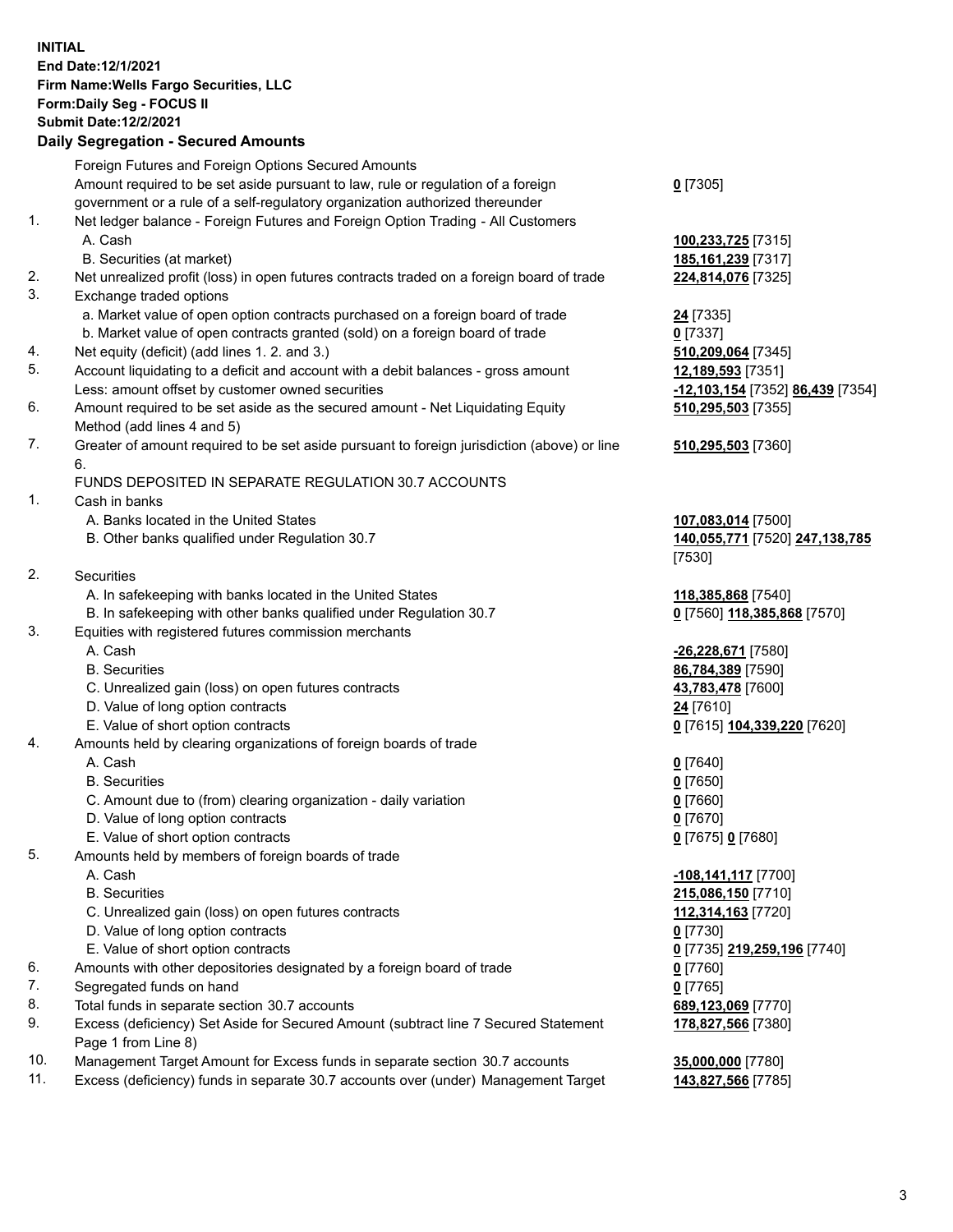**INITIAL End Date:12/1/2021 Firm Name:Wells Fargo Securities, LLC Form:Daily Seg - FOCUS II Submit Date:12/2/2021**

## **Daily Segregation - Segregation Statement**

SEGREGATION REQUIREMENTS(Section 4d(2) of the CEAct)

|     | SEGREGATION REQUIREMENTS(Section 4d(2) of the CEACt)                                |                               |
|-----|-------------------------------------------------------------------------------------|-------------------------------|
| 1.  | Net ledger balance                                                                  |                               |
|     | A. Cash                                                                             | 2,229,701,734 [7010]          |
|     | B. Securities (at market)                                                           | 1,972,599,911 [7020]          |
| 2.  | Net unrealized profit (loss) in open futures contracts traded on a contract market  | 1,380,642,709 [7030]          |
| 3.  | Exchange traded options                                                             |                               |
|     | A. Add market value of open option contracts purchased on a contract market         | 1,389,934,779 [7032]          |
|     | B. Deduct market value of open option contracts granted (sold) on a contract market | $-1,412,413,947$ [7033]       |
| 4.  | Net equity (deficit) (add lines 1, 2 and 3)                                         | 5,560,465,186 [7040]          |
| 5.  | Accounts liquidating to a deficit and accounts with                                 |                               |
|     | debit balances - gross amount                                                       | 92,954,269 [7045]             |
|     | Less: amount offset by customer securities                                          | -80,339,030 [7047] 12,615,239 |
|     |                                                                                     | [7050]                        |
| 6.  | Amount required to be segregated (add lines 4 and 5)                                | 5,573,080,425 [7060]          |
|     | FUNDS IN SEGREGATED ACCOUNTS                                                        |                               |
| 7.  | Deposited in segregated funds bank accounts                                         |                               |
|     | A. Cash                                                                             | 167,441,616 [7070]            |
|     | B. Securities representing investments of customers' funds (at market)              | 665,236,526 [7080]            |
|     | C. Securities held for particular customers or option customers in lieu of cash (at | 248,715,368 [7090]            |
|     | market)                                                                             |                               |
| 8.  | Margins on deposit with derivatives clearing organizations of contract markets      |                               |
|     | A. Cash                                                                             | 2,845,796,061 [7100]          |
|     | B. Securities representing investments of customers' funds (at market)              | 199,469,621 [7110]            |
|     | C. Securities held for particular customers or option customers in lieu of cash (at | 1,723,884,543 [7120]          |
|     | market)                                                                             |                               |
| 9.  | Net settlement from (to) derivatives clearing organizations of contract markets     | 218,080,553 [7130]            |
| 10. | Exchange traded options                                                             |                               |
|     | A. Value of open long option contracts                                              | 1,389,934,779 [7132]          |
|     | B. Value of open short option contracts                                             | -1,412,413,947 [7133]         |
| 11. | Net equities with other FCMs                                                        |                               |
|     | A. Net liquidating equity                                                           | $0$ [7140]                    |
|     | B. Securities representing investments of customers' funds (at market)              | $0$ [7160]                    |
|     | C. Securities held for particular customers or option customers in lieu of cash (at | $0$ [7170]                    |
|     | market)                                                                             |                               |
| 12. | Segregated funds on hand                                                            | $0$ [7150]                    |
| 13. | Total amount in segregation (add lines 7 through 12)                                | 6,046,145,120 [7180]          |
| 14. | Excess (deficiency) funds in segregation (subtract line 6 from line 13)             | 473,064,695 [7190]            |
| 15. | Management Target Amount for Excess funds in segregation                            | 125,000,000 [7194]            |
| 16. | Excess (deficiency) funds in segregation over (under) Management Target Amount      | 348,064,695 [7198]            |
|     | <b>Excess</b>                                                                       |                               |